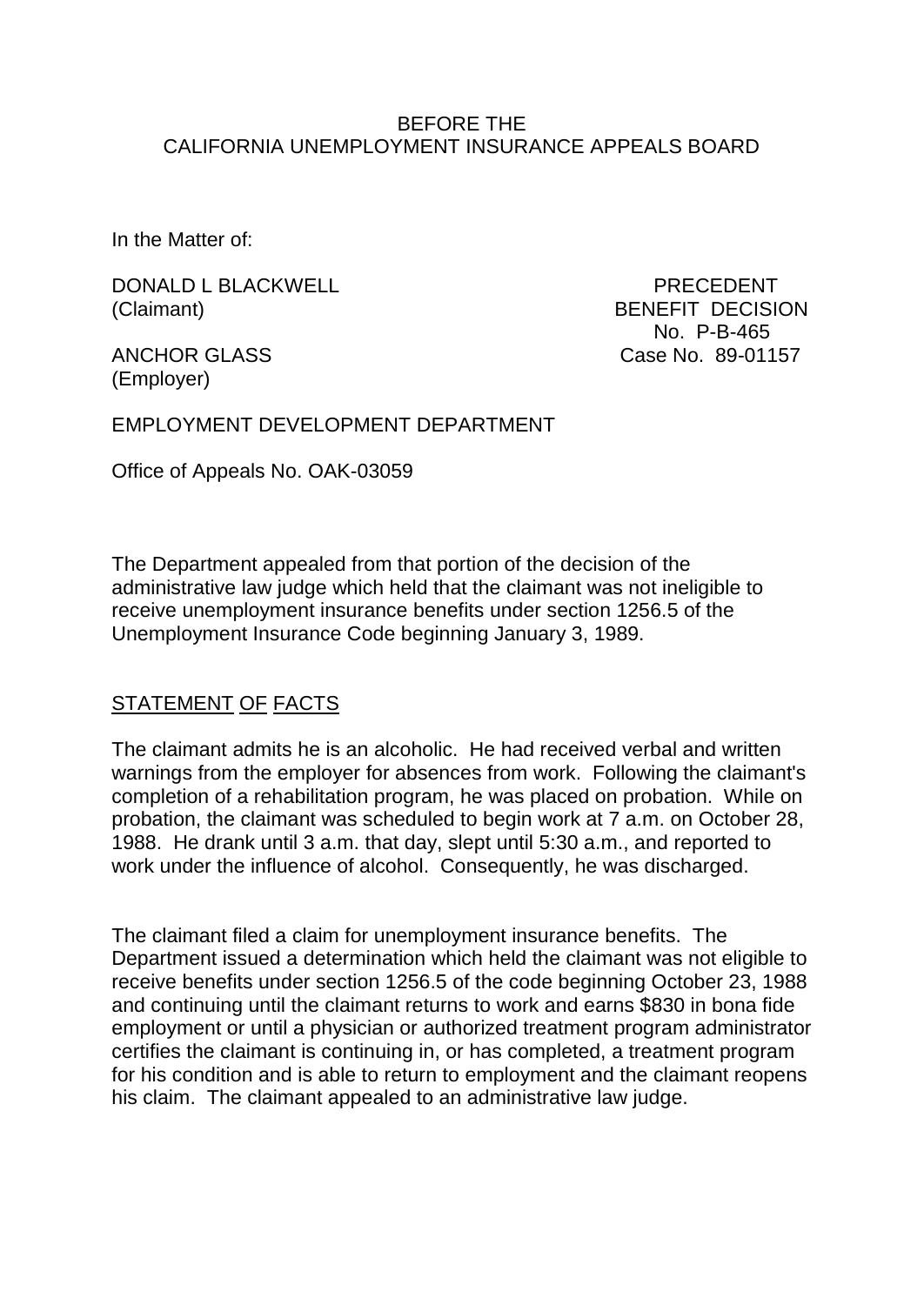On December 29, 1988, in response to a Department questionnaire which asked the claimant's doctor if the claimant was or had been enrolled in an alcohol or drug treatment program, the doctor certified that the claimant had "started AA program" on November 24, 1988, was continuing in that program, and was able to return to work as of January 3, 1989. Based on this information, the administrative law judge held the claimant was not ineligible for benefits under section 1256.5 of the code beginning January 3, 1989.

Pursuant to section 5109. Title 22, Code of Regulations, the Appeals Board has accepted as additional evidence, Appeals Board Exhibits Nos. 1, 2 and 3. The exhibits are publications of Alcoholics Anonymous with the following titles:

- 1. "This is A.A."
- 2. "A.A. as a Resource for the Medical Profession"
- 3. "Information on Alcoholics Anonymous"

The additional evidence was served on the parties who were given the opportunity to submit rebuttal. Only rebuttal from the Department has been received within the time allowed. From the additional evidence and rebuttal we make the following additional findings of fact.

Alcoholics Anonymous (A.A.) is an international fellowship of men and women who share their experience, strength, and hope with each other that they may solve their common problem and help others to recover from alcoholism. The primary purpose of A.A. is to stay sober and help other alcoholics to achieve sobriety. It has helped over one million persons participating in over 67,000 A.A. fellowship groups in 114 countries recover from alcoholism. A.A. members share their experience with anyone seeking help with a drinking problem; they give person-to-person service or "sponsorship" to the alcoholic coming to A.A. from any source.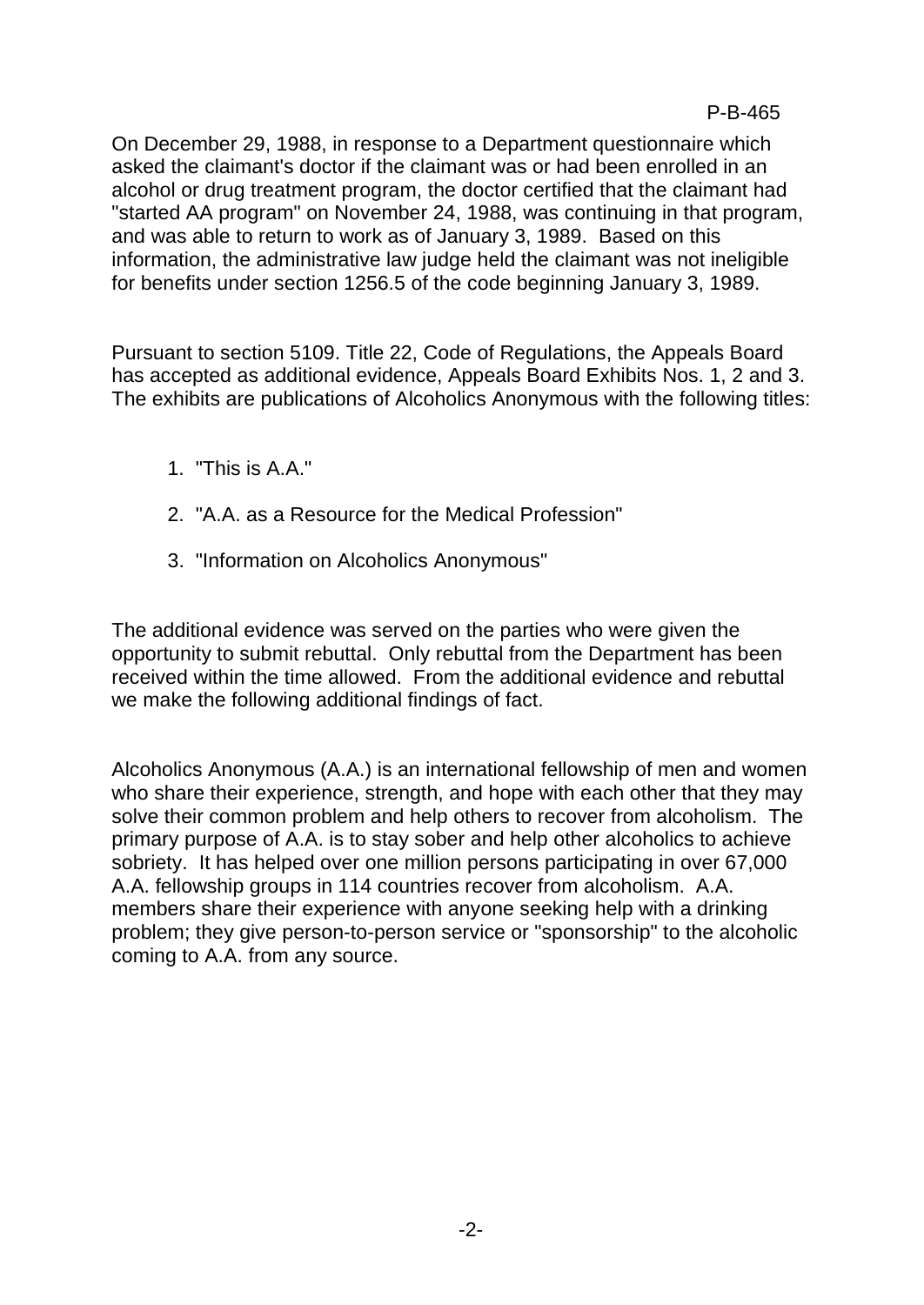The A.A. program, set forth in its Twelve Steps, offers the alcoholic a way to develop a satisfying life without alcohol. This program is discussed at A.A. group step meetings. At speaker meetings A.A. members describe their experiences with alcohol, how they came to A.A., and how their lives have changed as a result of A.A. At discussion meetings, one member speaks briefly about his or her drinking experience and then leads a discussion on A.A. recovery or any drinking-related problem anyone brings up. A.A. does not furnish initial motivation for alcoholics to recover; make medical or psychological diagnosis or prognosis; provide drying out or nursing services, hospitalization, drugs, or any medical or psychiatric treatment; or, engage in education about alcohol.

The Twelve Steps of A.A. are:

1. We admitted we were powerless over alcohol -- that our lives had become unmanageable.

2. Came to believe that a Power greater than ourselves could restore us to sanity.

3. Made a decision to turn our will and our lives over to the care of God as we understood Him.

4. Made a searching and fearless moral inventory of ourselves.

5. Admitted to God, to ourselves and to another human being the exact nature of our wrongs.

6. Were entirely ready to have God remove all these defects of character.

7. Humbly asked Him to remove our shortcomings.

8. Made a list of all persons we had harmed, and became willing to make amends to them all.

9. Made direct amends to such people wherever possible, except when to do so would injure them or others.

10. Continued to take personal inventory and when we were wrong promptly admitted it.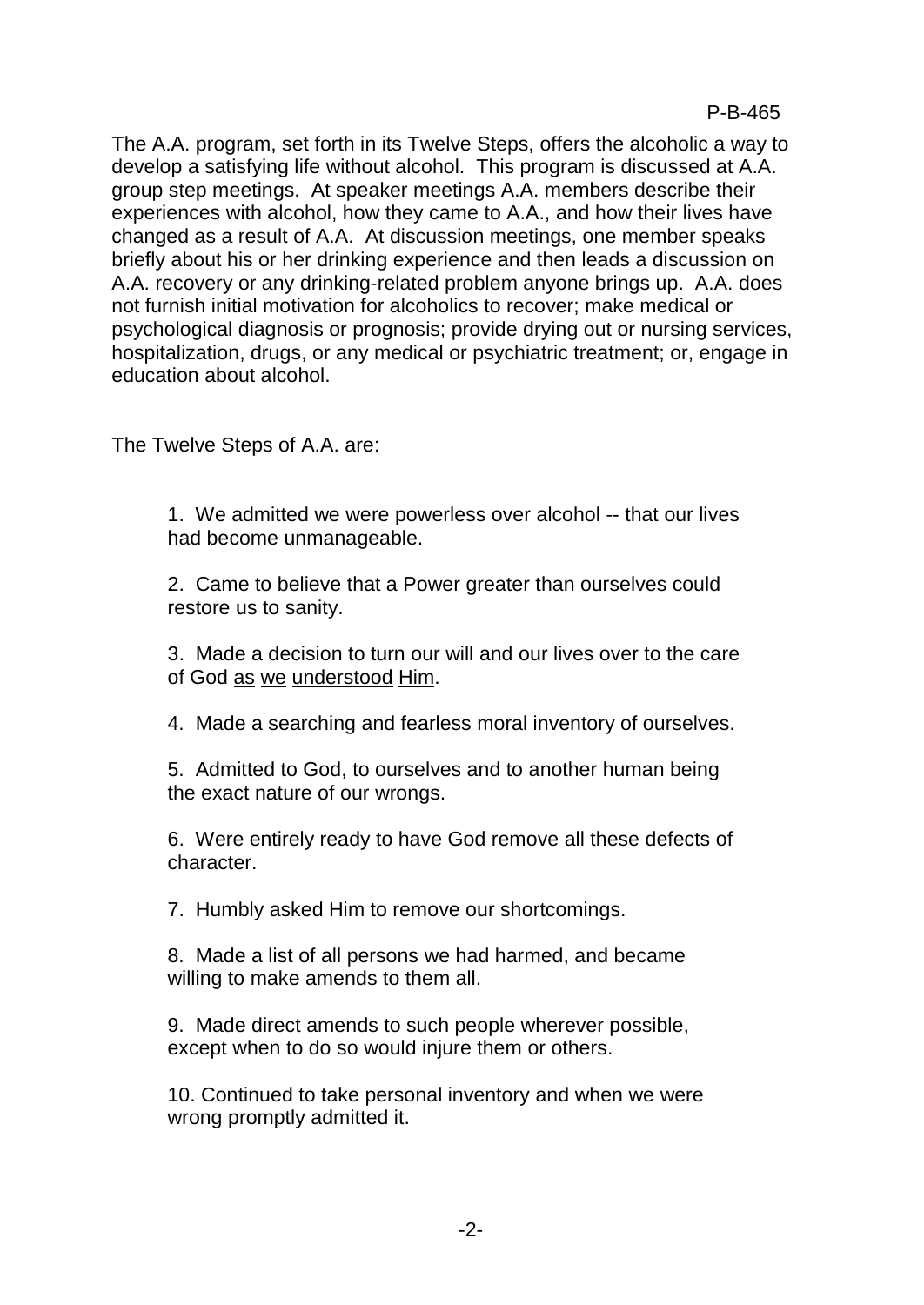11. Sought through prayer and meditation to improve our conscious contact with God, as we understood Him, praying only for knowledge of His will for us and the power to carry that out.

12. Having had a spiritual awakening as the result of these steps, we tried to carry this message to alcoholics, and to practice these principles in all our affairs.

A clinical professor of medicine at Mt. Sinai School of Medicine in New York and Chairperson of the Committee on Alcoholism of the Medical Society of the State of New York has stated, "A.A. is the most effective means of teaching an alcoholic how to stop drinking that I know of."

The director of the Alcohol, Drug Abuse and Mental Health Administration has stated that with respect to controlling alcoholism, "A.A. by and large works better than anything we have been able to devise with all our science and all our money and all our efforts."

The American Medical Society on Alcoholism has noted that, ". . . [S]elf-help groups, particularly Alcoholics Anonymous, have been a tremendous help in recovery to many thousands of alcoholics, their friends and families . . . ."

### REASONS FOR DECISION

Section 1256.5 of the Unemployment Insurance Code states:

"(a) An individual is disqualified for unemployment compensation benefits if either of the following occur:

(1) The director finds that he or she was discharged from his or her most recent work for chronic absenteeism due to intoxication or reporting to work while intoxicated or using intoxicants on the job, or gross neglect of duty while intoxicated, when any of these incidents is caused by an irresistible compulsion to use or consume intoxicants, including alcoholic beverages.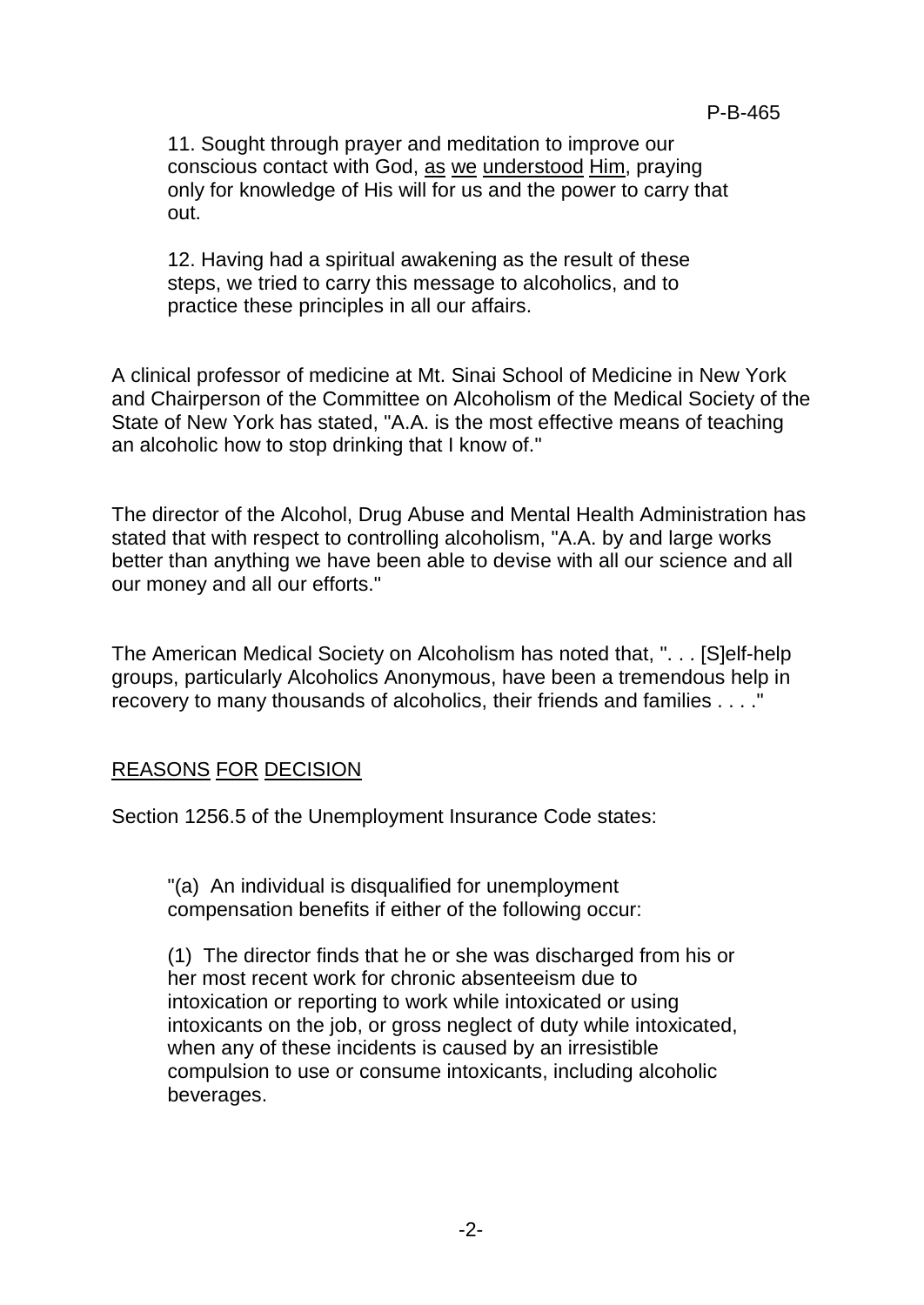(2) He or she otherwise left his or her most recent employment for reasons caused by an irresistible compulsion to use or consume intoxicants, including alcoholic beverages.

(b) An individual disqualified under this section, under a determination transmitted to him or her by the department, is ineligible to receive unemployment compensation benefits under this part for the week in which the separation occurs, and continuing until he or she has performed service in bona fide employment for which remuneration is received equal to or in excess of five times his or her weekly benefit amount, or until a physician or authorized treatment program administrator certifies that the individual has entered into and is continuing in, or has completed, a treatment program for his or her condition and is able to return to employment.

(c) The department shall advise each individual disqualified under this section of the benefits available under Part 2 (commencing with Section 2601), and, if assistance in locating an appropriate treatment program is requested, refer the individual to the appropriate county drug or alcohol program administrator."

The issue presented by the Department's appeal is whether or not participation in Alcoholics Anonymous constitutes entering into and continuing in a "treatment program" for the condition of alcoholism, within the meaning of section 1256.5 of the code. We hold it does.

The Department notes that attending an Alcoholics Anonymous fellowship group does not include entry evaluations, medically supervised detoxification, nor professional counseling. Hence, the Department contends such attendance does not constitute entering into and continuing in an "authorized treatment program" under section 1256.5 of the code.

We cannot say the Department's contention is totally without support. Section 1256.5(c) of the code does require the Department to advise claimants disqualified under that section of benefits available under the state disability insurance program. As part of that program, section 2626.1 of the code provides: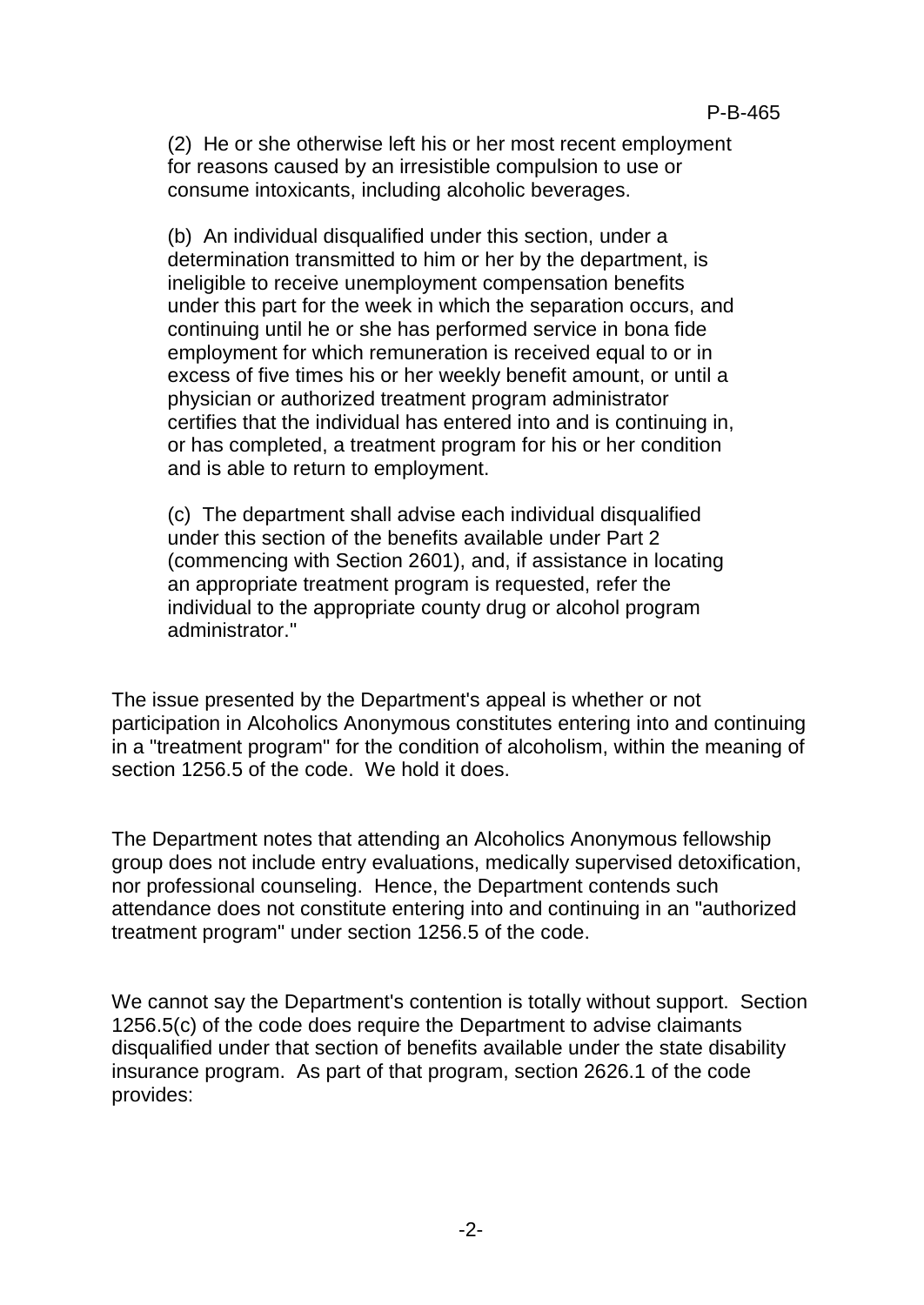"(a) An individual who is a resident in an alcoholic recovery home pursuant to referral or recommendation by a physician shall be eligible for disability benefits for a period not in excess of 30 days in any disability benefit period while receiving resident services, if an authorized representative of the alcoholic recovery home certifies that the individual is a resident participating in an alcoholic recovery program which has been certified by the State Department of Alcohol and Drug Program. The individual shall be eligible for disability benefits for an additional period not in excess of 60 days if the referring physician certifies to the need of the individual for continuing resident services.

(b) The department shall reimburse the State Department of Alcohol and Drug Programs from the Disability Fund, in a reasonable amount as determined by the department, for the expense of reviewing any alcoholic recovery program, as required by the department in the administration of subdivision (a) which is not funded in the county alcohol program plan provided for in Article 3 (commencing with Section 11810) or Article 4 (commencing with Section 11830) of Part 2 of Division 10.5 of the Health and Safety Code.

(c) Outside the State of California, an individual who is a resident in an alcohol recovery home pursuant to referral or recommendation by a physician shall be eligible for disability benefits for a period not in excess of 30 days in any disability benefit period while receiving resident services, if an authorized representative of the alcoholic recovery home certifies that the individual is a resident participating in an alcoholic recovery program, licensed by or satisfying a program review by the state in which the facility is located. The individual shall be eligible for disability benefits for an additional period not in excess of 60 days if the referring physician certifies to the need of the individual for continuing resident services."

Section 2626.2 of the code has similar provisions pertaining to residents of drug-free residential facilities.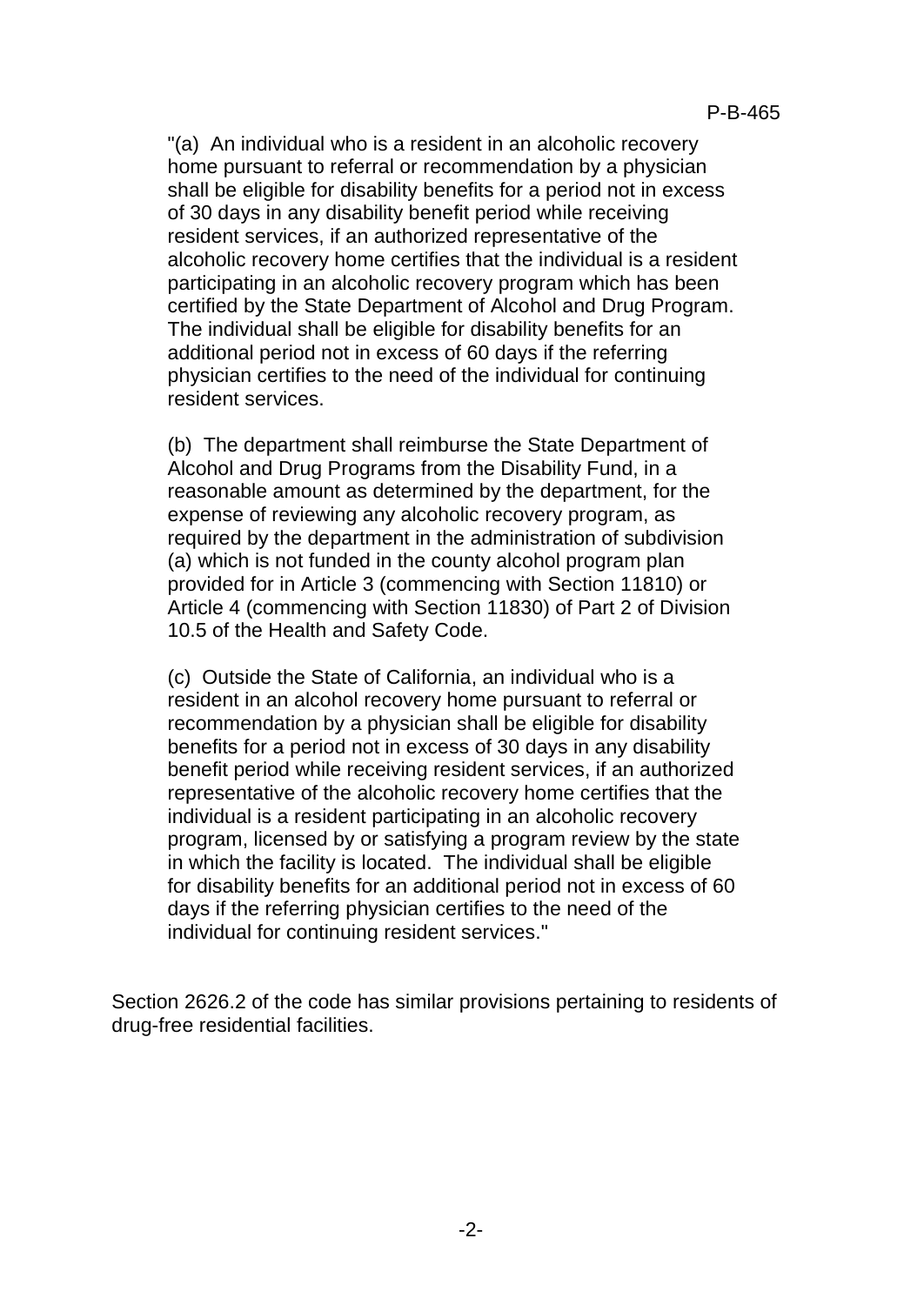#### P-B-465

Thus, it can be argued that the "treatment program" for alcoholism and other drug addictions referred to in code section 1256.5(b) means a state certified program as described in code sections 2626.1 and 2626.2. However, if this had been the intention of the legislature in enacting section 1256.5(b) of the code, it would seem that it would have been an easy matter for the legislature to so state. Instead, the legislature merely imposed upon the Department the requirement to advise unemployment insurance claimants disqualified under section 1256.5 of the benefits potentially available pursuant to the state disability insurance program if they meet the requirements of sections 2626.1 and 2626.2 of the code. Consequently, we hold a "treatment program" as referred to in section 1256.5 of the code is not limited to those programs described in sections 2626.1 and 2626.2. Therefore, we must consider whether or not a "treatment program" is limited to one that includes entry evaluations, medically supervised detoxification, and professional counseling as the Department contends.

Webster's Third New International Dictionary (1961) contains the following definitions. The definition of "treatment" includes "the action or manner of treating". To "treat" includes "to seek cure or relief of (as a disease)". A "program" includes "a schedule or system under which action may be taken toward a desired goal".

In our opinion, Alcoholics Anonymous is a system by which action is taken toward the goal of causing an alcoholic to refrain from the use of alcohol and thereby relieve the disease of alcoholism. It is therefore a "treatment program" for the condition of alcoholism. It is a well respected and successful "treatment program". The Department has cited no authority, and we have found none, that requires a "treatment program" as referred to in section 1256.5 of the code to include entry evaluations, medically supervised detoxification, and professional counseling. Accordingly, we hold Alcoholics Anonymous is a "treatment program" for the condition of alcoholism within the meaning of that code section.

Since a physician has certified the claimant has entered into and is continuing in a "treatment program" for his condition and that he is able to return to work as of January 3, 1989, the claimant has purged the disqualification under section 1256.5 of the code effective that date.